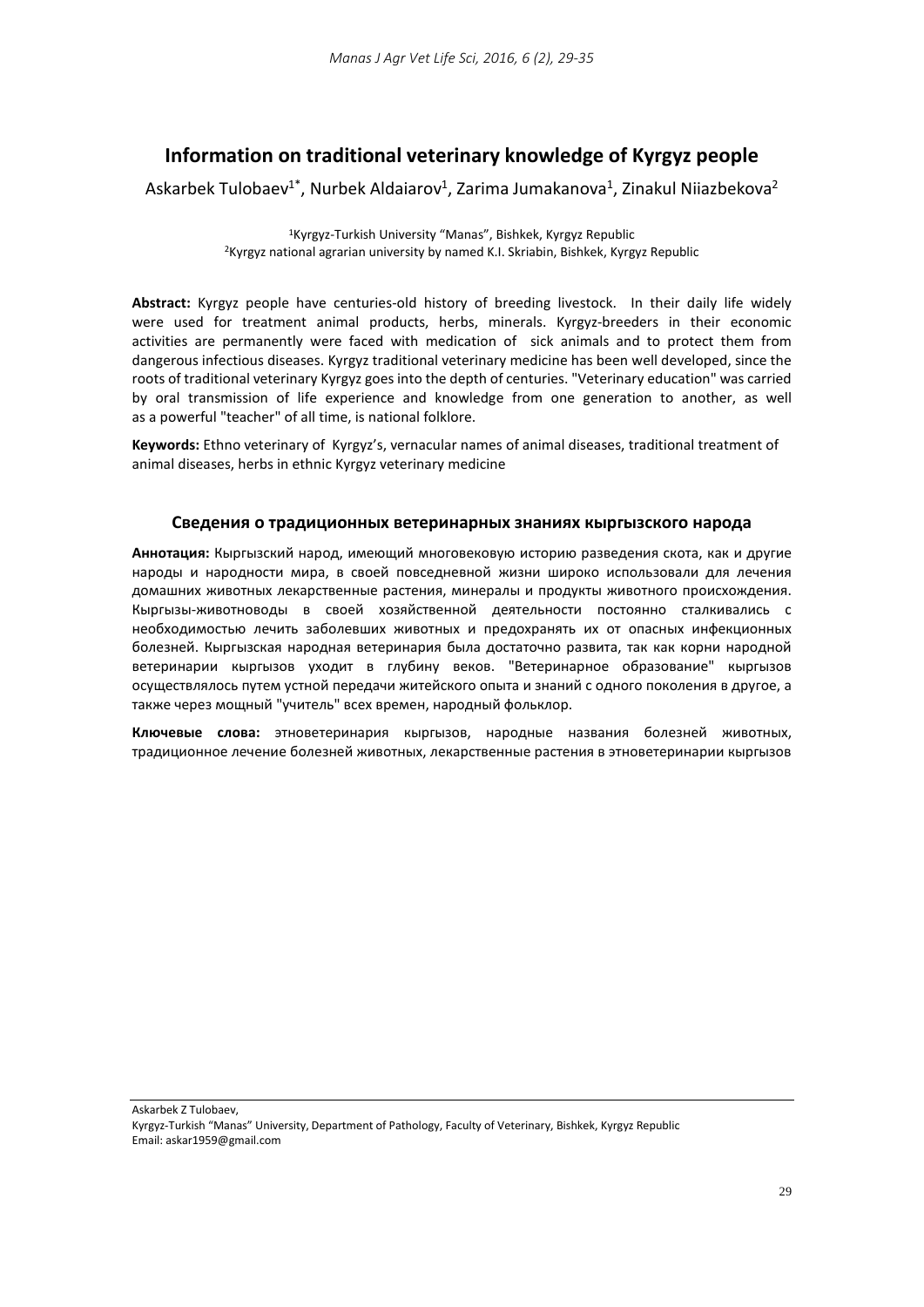### **INTRODUCTION**

Pre-scientific knowledge of the Kyrgyz people has come a long and difficult way of development. Its unique identity does not exclude a certain influence of the knowledge of other nations. So, life experience, knowledge, philosophy has long lived nomads - Saks, Huns and other assimilated more (1). Kyrgyz people ranch cattle, as well as other nations of the world in their daily life are widely used herbs, minerals and animal products for the treatment of domestic animals (2-7). Kyrgyz people as skilful hunters had known the habits of their preys, and had had an idea about their way of life, about the routes, daily and seasonal migrations of the most vulnerable parts of the body. Ancient Kyrgyz hunters had known that the most affected area of the chest cavity is a heart, they were aware of the large vessels associated with in it. Hunters were able without damaging the liver separated from gallbladder. They successfully used the "sinew" to stitch skin and for making the bow. They had sufficiently understanding of muscle tendon endings.

The ancestors of Kyrgyz received initial information on comparative anatomy in butchering animals of different species. They saw a similarity in the structure of the same structures and organs of animals of different species. It can be supposed that the most observant of hunters to pay attention about the differences in the structure of the same organs in different species. At the same time originated and rational prevention of animal diseases. For rest and shelter of animals used in bad weather, high places with a fairly comfortable couch. Watering place preferred to from running water. Carried out simple treatment procedure and have used herbs (8). In his book "Stages of Development veterinary in Kyrgyzstan," Professor A.A. Aldashev (9) described veterinary knowledge of the Kyrgyz people that have been accumulated over many centuries. On the same theme professor A.T.Junushov recorded (10), studying history of veterinary affairs in the country. In studies of A.A. Aldashev and A.T. Jhunushov narrated that the Kyrgyz-animal breeders in their economic activities are always faced with the need to treat sick animals and to protect them from dangerous infectious diseases. Kyrgyz folk veterinary medicine has been well developed, since the roots of folk veterinary Kyrgyz go back centuries. Kyrgyz oral transmission of life experience and knowledge from one generation to another, as well as a powerful "teacher" of all time, popular folklore, carried out "Veterinary education"(11). With the help of folklore sources reach to our days and information on the wide use of many medicinal plants and animal products. Observing behavior of animal, breathing, heart beating, changing movements, eye colors, body temperatures, as well as some pathologic alterations of organs, livestock breeders differentiated individual infectious, non-infectious, parasitic diseases of cattle. For example, nasal purulent discharge of horse was diagnosted as a glanders, malleus, in Kyrgyz language manka. At blackening of the thigh muscles in cattle talked about the appearance of emphysematous carbuncle, Gangaena emphysematous, in kyrgyz language. Kara san. By animal behaviours nomads recognized colics in horses, kyr. jatalak, megrims Coenurosis, kyr. kok mee on hair loss and itching of scabies determined sheep, Psoroptosis, *kotur* or horses-kyrchangy, Scabies, pleuropneumonia of goats, Pleuropneumonia infectiosa capra, kyr. kara opko (black lung), etc.

In the future, as the accumulation of practical professional work experience among herdsmen are beginning to emerge experienced doctors. They were practitioners, empiricists (emchi, sayapker, tamyrchy, tabib, karoochu, mal bitoochy, mal taptoochy, synchy, daryger, etc.), of which tamyrchy-Tabib is a veterinarian practitioners. Drugs made by "tabibs" healers sometimes used to treat animals, e.g., in the treatment of scabies, burns, gall and other disease. Veterinary methods of healers for diagnosis, treatment, prevention of disease did not have scientific nature, as they do not understand the origin and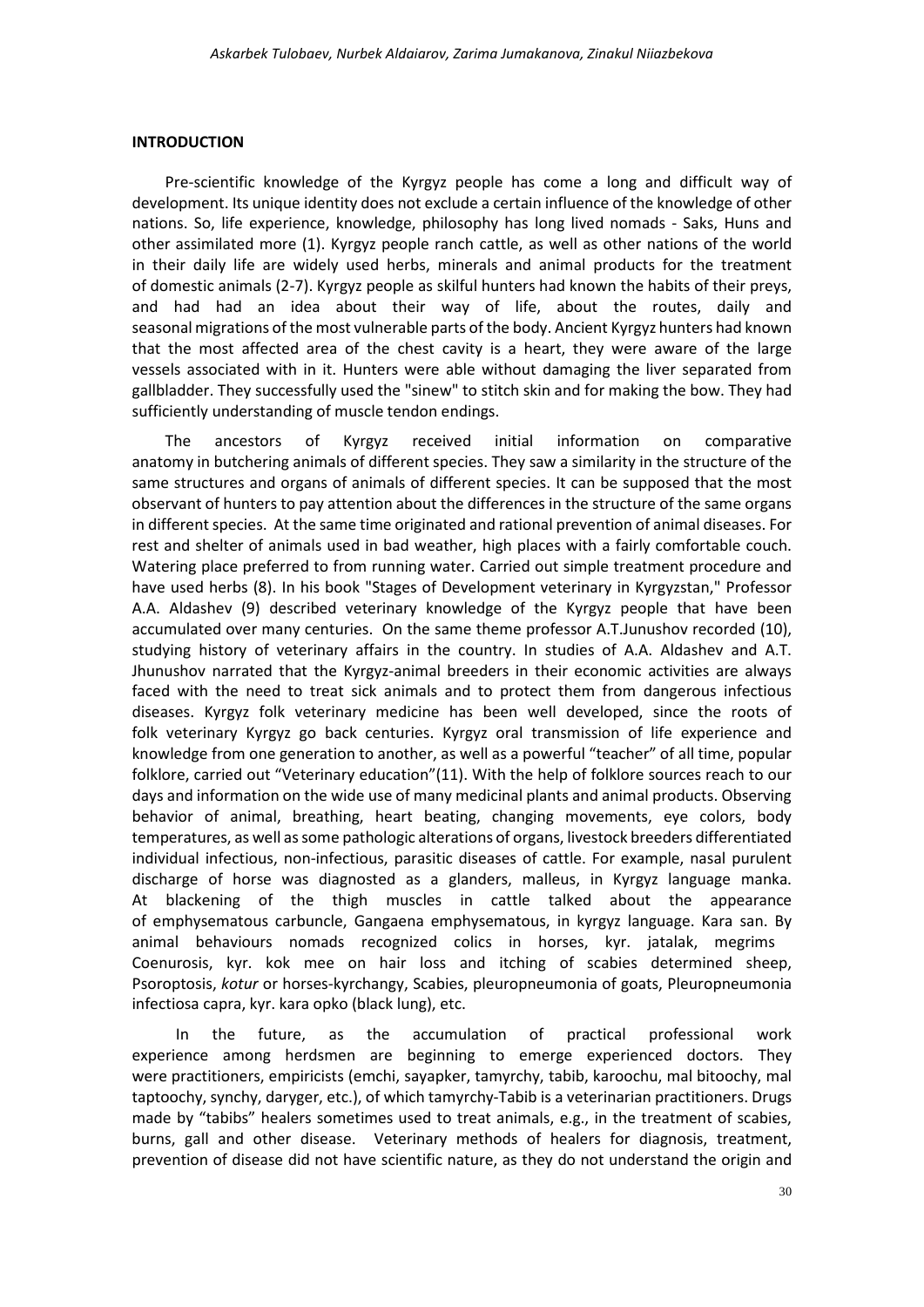composition of the appointed means of treatment, and prognosis. Therefore, prescriptions are often used by healers did not have effects. However, in some people's veterinarians, doctors, surgeons for longstanding practice of accumulating a lot of experience, they successfully could have a more or less qualified veterinary, medical-surgical and preventive care to the people and earn some respect. To our deep regret, in the Kyrgyz Republic does not carry out a full study on the collection, documentation and scientific analysis of traditional knowledge in the field of ethno veterinary.

#### **MATERIAL and METHOD**

In this review article, we have tried cite the well known information on traditional knowledge of the Kyrgyz people by ethno veterinary medicine available in the literature sources. In order to collect information carried out about 108 questionnaires from herders and elders from Naryn and Issyk-kul oblasts of the Kyrgyz Republic.

We are considering this article will be starting point of future studies on rich traditional ethno veterinary knowledge of the Kyrgyz people.

## **RESULT and DISCUSSION**

## **Treatment of non-infectious animal diseases**

Folk healers treated colic horses, differentiating at least 4 types of colic: 1) *tuttukma*ureteric colic 2) *jatalak* - overfeeding, 3) *Jin jatalak* - obstruction; 4) *Suu jatalak* - colics from cold water. In this case, the owner inquired about the circumstances of the disease, i.e., collected detailed history. Perform diagnostic manipulation - *tulumdoo* - rectal examination. If the cause of colic *tuttukma* was urinary retention in vesica urinaria for long time was massaging retention bladder by hand entering into the rectum. Then, bareback horse riding were driven as quickly as possible. In *jem jatalak* cleaned by hand contents of rectum, strongly tourniquet at the area of paralumbar fossa throw cold-water animal back. Then on the horse muzzle put chanach-waterskin on, at the bottom filled some handful *talkan*-oat flour, from fried barley or wheat and fasten chanach on the muzzle, put on back of the head of animal binder, ends that fixed along the edge of chanach. After that riding the horse and inhaling with powder of barley, wheat the animal breathed *talkan*, started strongly and often coughing, snorting. Often, in this state of the animal occurred involuntary passage of gases, discharge of urine and faeces. Another way of treatment jem jatalak was the following: on the upper lip of animal put "chorbo"-garrot on. Usually for this purpose used "Kamchi" - Kyrgyz whip, on the handle of whip has a loop of rawhide. Horse from intense pain ceased to respond to pain of colic. At the same time, a lot of pain the horse ceased to react to the pain of colic. At this time, with "Ashtar" (scalpel) or with a sharp knife was applied incision on the wing nose of cartilage. From the wound flowed blood, after removed garrot. After such manipulation sick animals numbed for some time stood still, and then breath deep, snorting. Then beginning passage of gases and showing signs of gradually recovery. In order to prevent *jem jatalak* categorically prohibited feeding animal with grain or other concentrates without watering. Every Kyrgyz herder can treat *jin jatalak* successfully. At the diagnosis of disease differentiated by three signs: "atony of stomach, intestine obstruction, anxiety". After that, cleaning obstruction content of the rectum by hand applied stomach massage with rope tourniquet two men staying at the bilateral side of animal pulling rope stomach top to down. The procedure was lasted on for half an hour after that at first horse should be ride at a slow and then gradually accelerated the pace of movement until the horse sweated. Usually during this physical exercise in a patient animal appeared urging to urinate and excrete faeces, which is indicate favourable prognosis. Then, horse covered with cloth, put on a short leash in order to dry the sweat. Over spring and the summer period for suffering with coprostasis animal prescribed bitter wormwood, *Artemisia absínthium*,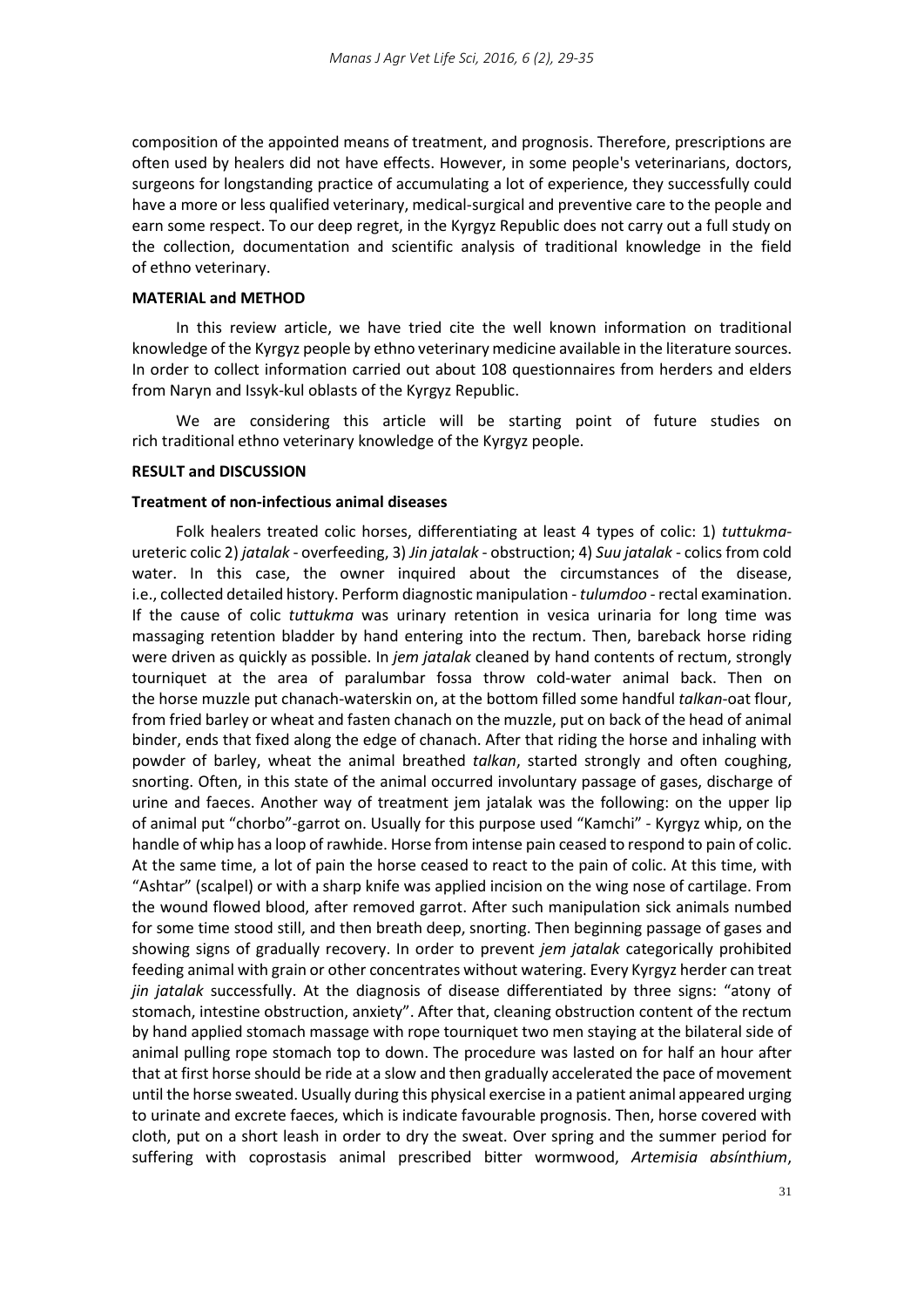*"ermen*". With fresh herb, Artemisia was wound bit, curbed the horse and whiped on the headband so that, a bit slightly pulled off the corners of his lips. In such a situation, the animal is constantly forced to chew, and this contributed to chewing Artemisia, but not spitting out it because it was firmly fixed on bridle and some chewed grass involuntary swallowed. Suu jatalak (spasmolytic enteritis) treated as follows: turned auricle of sick animal, then put in garrot on the lip and held in such condition approximately ten minute, and same time massaged abdomen. After that, the horse calmed down and passaged of gases, and after a while – discharged faeces and urine. Differentiated and treated following diseases of horses, sheep and cattle: *jem tүshtү* - too much drink, rheumatic inflammation of hoof, Podoermatitis rheumatic; *ak bash* - cellulitis corolla horses Rhlegmone coronae; Conoc - corneal opacity; *sүlүk* – stahiobotrio toxicosis horses, Stachybotriotoxicosis equorum; *muun aksak* - rickets of lambs, rachitis; cheek - lick deases, Allotriophagy etc. Horses with rheumatic inflammation of hooves (Рododermatitis rheumatica) lead to the river and tied so that it couldn't get out of it. After two hours of such cold compress appointed an hour exercise. In phlegmon of corona (Rhlegmone coronae) on diseased leg was bandaged with rope and beaten with wooden mallet beat to bandaged hooves until coming the blood, then unwound rope, washed with lukewarm water, sheared wool around phlegmon ulcers, then moistened with fresh infant urine.

Keratitis, opacity of cornea in animal cured applying cane and charcoal powder in equal parts of sugar by blowing with tubule into eyes. In acute tympanites of rumen in cattle (Tympania ruminus acuta) treated with abdominal massage, running animal, pouring with cold water, in exceptional cases, punctured the rumen using knife. In non-infectious diseases of animal Kyrgyz folk veterinary used the most public methods of mechanical therapy (garrot, water, oil, etc.), also diet and exercise. From folk literature sources Kyrgyz herder treated fractures and displacements of the extremities of small animal and cattle were applied bandages- shakshak and cold compresses.

## **Applying of medicinall plants for the treatment of animal disease**

Widely used variety of medicinal plants: the roots of rotundfolia aconite (Aconitum rotundifolium, *uu korgoshun* was applied in joint fractures of foal, rachitis *itiy* of young cattle and small ruminant; decoction and extract over-ground part (Peganum harmala L., *adyrashman*) watered young animals in digestive disorders; decoction and extract of Turkestan gentian (Gentiana turkestanorum Gand., *er baasyn*) cured young animals in digestive disorders; fresh leaves of plantain (Plantago major L., *baka jalbyrak)* crushed spring onions (Allium*, piyaz*) and garlic (Allium sativum, *sarymsak*) was applied to inflamed parts as a compress; as an expectorant widely used dried mint (Méntha piperíta, *jalbyz*), thyme and origan (Thymus serpyllum L., Oríganum vulgáre, *kok chai chop*) mixed with fodder grass, in diseases of respiratory system of animal; Ferula *(Ferula soongarica Pall.),* hay plant (Prangos pabularia), different type of wormseed (Artemísia*, ermen, shybak*), rhubarb (Rhéum*, yshkyn*), sorrel (Rúmex*, at kulak, kozu kulak*), ephedra (Ephedra, *chekendi*), hellebore (Verátrum*)*, lousewort (Pediculáris*)*, foxglove (Digitális purpúrea, *oimok gul*); zizifora tomentosa (Ziziphora tomentosa Juz.*, jyttuu koko meren*), British inula (Inula Britannica, *sary bashyl chop*), touch-and-heal (Hypericum perforatum L., *sary chai chop*), gentian blue (*Gentiana* pneumonanthe, *kok baazyn*), dandelion (Taraxácum officinále*, kaakym* ), nosebleed (Achilléa millefólium, *kaz tandai*), horse gowan (Matricária chamomílla*, ayryktuu gul* ), caraway (Cárum cárvi,*zira*), maize [\(Zea mays](http://ru.wikipedia.org/wiki/Zea_mays)*, jugoru*), jungar aconite, Issuk-kul aconite (Aconitum soongaricum Stap., *jungar uu korgoshun*, *issyk-kol uu korgoshunu*), bull's-foot (Tussilágo fárfara, *ogoi ene-oz ene*), caseweed (Capsélla búrsa-pastóris, *koichu bashtyk*), hog bean (Hyoscýamus níger, *ming duvana*), licorice (Glycyrrhíza glabra, *kyzyl miya*), water piper (Persicária hydropíper, *suu kymyzdygy*), common origanum (Oríganum vulgáre, *kok chai chop*) etc other plants also were listed in drug arsenal small *tabibs* (veterinarians).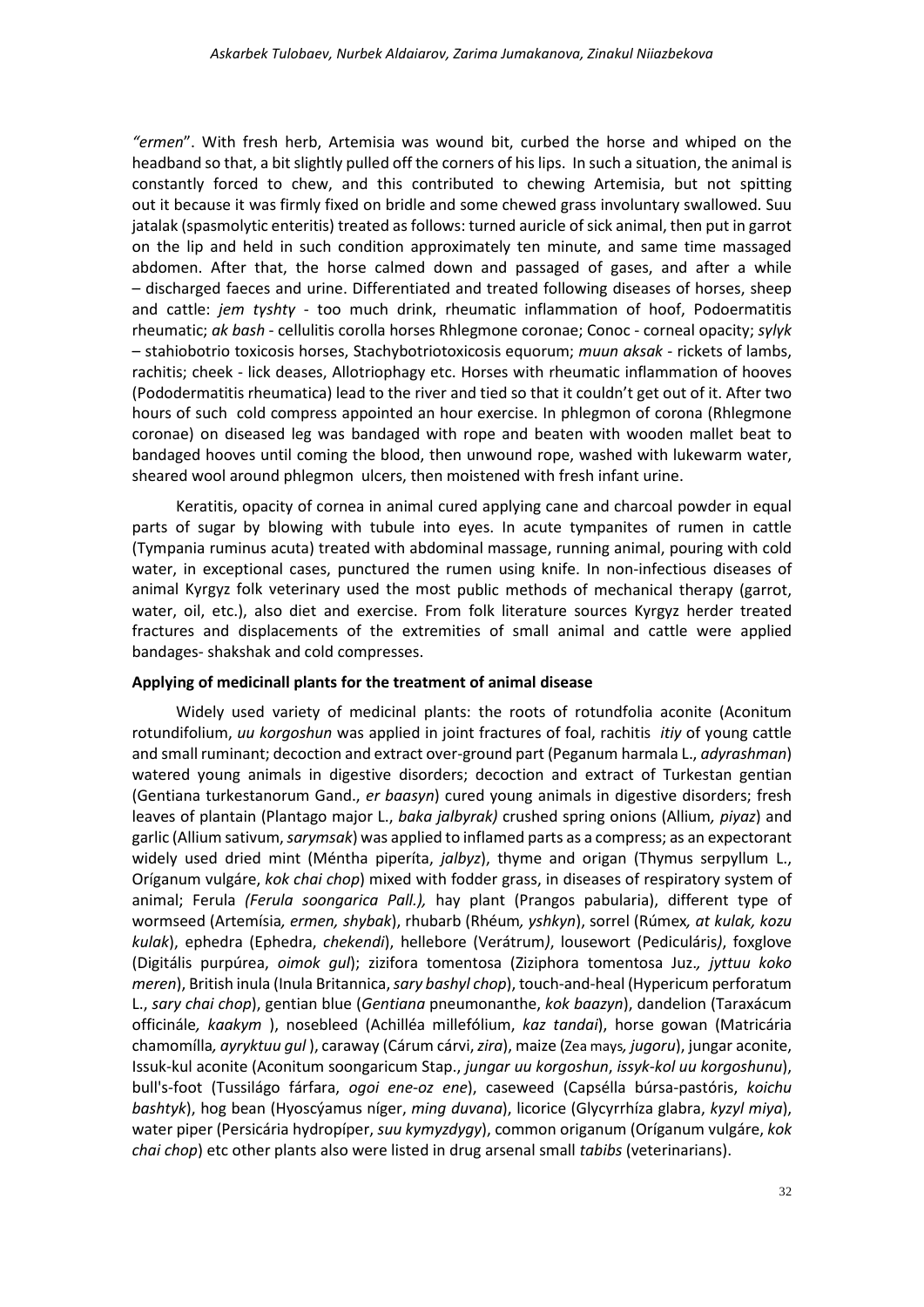## **Applying of products of animal origin in the treatment of animal disease**

For treatment used also products of animal origin: *airan*, lactoserum (*pahta*)-as laxative; snake tissue (*jylaan eti*)-as a stimulator healing of ulcer and wound; freshly skinned rodent skins as a compress; singed wool or felt mat (kurmushu) against bleeding; leech (*suluk kurt*), ox gall and bear gall (*bukanyn, ayunun oty*), underbelly fat of horses (*jylkynyn kazysy*), interior and fat of sheep's tail (*ich mai and kuiruk mai*), badger's, marmot's burrow, canine fat (*kashkulaktyn, suurdun and ittin mayi*) etc. for a different curative purpose. From mineral salts used: rock salt (tash tuz), saline (blinkers), blue stone or copper sulphate (kok tash), iron sulfate (Achyk tash), ammonium chloride (achuu noshotur), alum (tattuu), arsenic anhydride (keperez) , mercuric chloride (albars), white clay (ak chopo) and glauconite or bentonite (kөk chopo). In the treatment of various diseases of animals widely used in folk medicine and veterinary Kyrgyz found a natural remedy - mummy.

#### **Surgical instruments and chemotherapeutic agent**

Surgical instruments were very few; there were few instruments for introducing drugs into the body. One of them known *kartyk* - made from horn of cattle, as a tool (cup) for aspiration from inflamed parts of body remained blood, pus, and pneuma from different parts of body; *chekse* - bag for storage of medicines; tintүүr - diagnostic or surgical probe made from gold, silver, iron, lead or meadowsweet. Apparently, chemotherapeutic agents in the Kyrgyz traditional medicine and veterinary entered later, that is, after initiation of the Kyrgyz to Arab culture because of Islamization, or Chinese medicine, which reflected in the Kyrgyz national heroic epic "Manas".

It said about the Chinese red powder (*kytaydyn kyzyl darysy*) - medicines used to treat wounds.

Mineral salts and other chemotherapeutic agents in Kyrgyz people's medical and veterinary practice could applied through and settled inhabiting Central Asia, the Turkic tribes with whom the Kyrgyz people common roots and Iranian tribes, which have long been communicated. However, it should be noted that not only experts, but also almost every herder in some measure, though primitive known prevention and treatment of internal, external, infectious and non-infectious diseases. For example, in treatment of cough in horses (different etiological origin) used small pieces (pills) of opium. These pills wrapped in a cloth and tied to the bit. Solution of sodium chloride used for irrigation of oral cavity in foot and mouth disease, external wounds, abscesses and phlegmon, various bruises, swelling in withers. In treatment of septic wounds applied solution of copper sulphate, black gnats (Ceratopogonidae) of extremities and combustible sulphur in treatment of scabies. In absence of appetite and keratitis was given orally sulphur. In inflammation of iris was applied sugar powder.

#### **Information on infectious diseases of animals, attempts to prevent and treatment**

Infectious diseases of animal were big disaster of Kyrgyz nomadic's, livestock were main source of income in their existence. Kyrgyz people were afraid from infectious diseases more than forest fires, earthquakes, landslides and floods. Even enemy's attacks weren't cause as much damage as murrain of animal. Against infectious diseases, they were unarmed, they trusted only in God. It gave rise to all kinds of witchcraft and healing. Shamans also engaged with treatment of animal. A shaman is a person regarded as having access to, and influence in, the world of [benevolent and malevolent spirits,](https://en.wikipedia.org/wiki/Evocation) who typically enters into a [trance state](https://en.wikipedia.org/wiki/Trance) during a [ritual,](https://en.wikipedia.org/wiki/Ritual) and practices [divination](https://en.wikipedia.org/wiki/Divination) and [healing.](https://en.wikipedia.org/wiki/Healing) Along with them from the kyrgyz people-herders were allocated real experts of livestock diseases that knowledge in medicine and veterinary medicine "inherited". Judging by the abundance of folk names, nomads knew quite a lot of contagious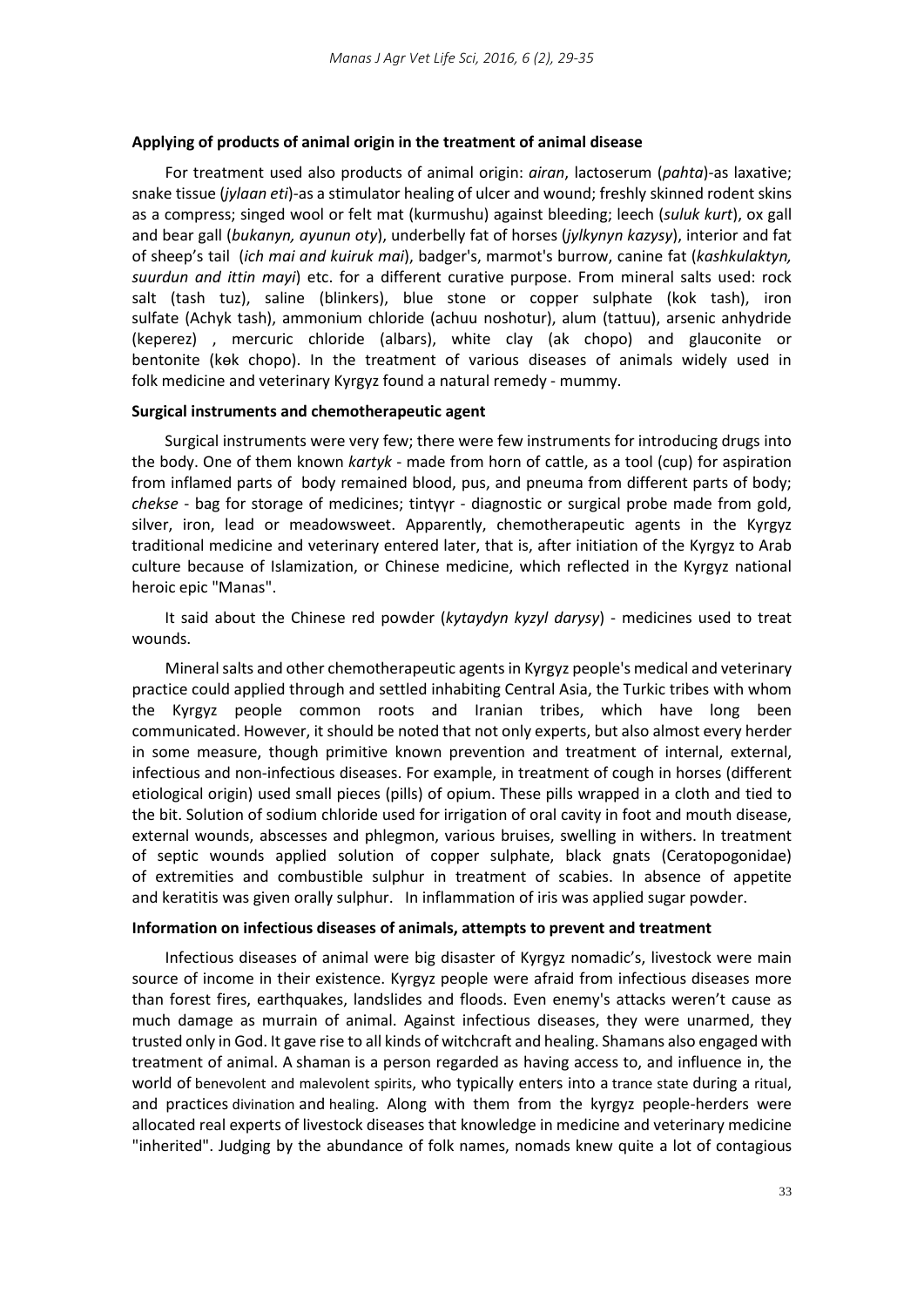animal diseases and some anthropozoonosis. They are well distinguished infectious and parasitic diseases of horses. *Sako* - strangles (Adenitis equorum); temten or teli - infectious encephalomyelitis (Encephalomyelitis enzootica equorum); sary ozok - infectious anemia (Anemia infectioza equorum); jelly kurt - African glanders (Lymphangoitis epizootica) , uchunuu - tripanozomoz (T. equiperdum); Meke - parafilyarioz (Parafilariosis); kyzyl kurt - gastrofilez (Gastrophilosis); kyrchangy- scabies (Psoroptosis equi). Cattle diseases: olot - epidemic pneumonia (Peripneumonia contagiosa bovum); kok koynok - the plague (Pestes bovina); san kara - "noisy" carbuncle (Gangraena emphysematosa); jilbik - paratuberculosis (Paratuberculosis); okura - gipodermatoz (Hypodermatosis); chakalay - scab (Favus). Also was known some infectious disease of sheep and goats: kүl - pox (Sheep Pox and Goat Pox); tүynok - monezioz (Monieziosis); kara opko - infectious caprine pleuropneumonia (Pleuropneumonia infectiosa caprarurn); kok mee- gid (Coenurosis); kotur - scabies (Psoroptosis). All infectious diseases of human and animal Kyrgyz nomads considered God's punishment (kudaydyn Kaary) sent down for some sin of people, and, as they believed, each plague knows a certain evil spirit. On some illness even legends. It believed that the spirit of rinderpest wearing blue shirt, and therefore the disease called "kok koynok. Efforts to prevent and treat certain infectious animal diseases nomadic herder were quite varied; some of them are interested in scientific and historical aspects. Strangles (Streptococcus equi) of horses considered disease of young animal as a children measles, it must have had all foals. In order to accelerate course of infection in a patient foal opened abscessed submandibular lymph nodes with sharp-pointed bone knife, usually made of roe, deer antler, or from scapula of large animal. Healthy foal's lips smeared with strangles pus. FMD animals cured with sodium chloride, with saturated solution irrigated oral cavity ulcers and between hoofs. Healthy animals' lips were smeared with sick animal saliva. Scabies of horses treated with weak solution of alkali, soapy water and extract of root ferrule. In scabies sheep and goats, animals were running across the thickets "kekire"(bitter cornflower, Centaurea cyatius L.). In foot-rot (Paronychia contagiosa) of sheep were treated with hot roasted sheep's fat-tail and burnt copper sulphate. If case of rabies all dogs cauterized with red-hot iron the bridge of nose. Carbuncle form of anthrax treated by cauterizing with red-hot iron circumference of the lesion, and then with the same iron crisscross labeled its surface. In plague (rinderpest) epidemic pneumonia of cattle, leaving all diseased herds, moved on faraway, necessarily through some river. At appearance of disease notified neighbors. In contagious caprine pleuropneumonia, all sick goats slaughtered, and neighbors drive their flocks out to far away from outbreak of disease pasture. In botfly (Oestrus ovis) animal diseases. Although the Kyrgyz called gadflies different animals in different ways: the saigak antelope - bullish gadfly (Hypoderma bovis), ylaa - equine or gastric gadfly (Gasterophilus intestinalis), bogonok - sheep, or cavity gadfly (Oestrus ovis). They asked for help from traditional healers, shamans, witches and like ground "representatives" of the heavenly lord - Tengri. They proceeded to "cure" their best calling up spirits - «tutelary saint", resorted to variety of outlandish tricks, and the infection is still not disappeared. Persuading futility of his efforts to "heavenly messengers" authoritatively declared that it is God's punishment for sins of the owner, or whole race without much persuasion *Tengri* they wouldn't smile. This way began sacrifice – slaughtering healthy animal. After the adoption of Islam Kyrgyz shamanism was back away, but its place took mullahs, who "treated" patients' with talismans. Talisman was written - Koran ayat's was covered with leather or triangle form of paper. Talismans have been worn at the neck protecting from "evil eye", "evil spirit" valuable producers, well-known racers.

In conclusion, should be noted, the most listed above medication and veterinary practices no scientific basis and are more ethnographic and historical interest than medical science.